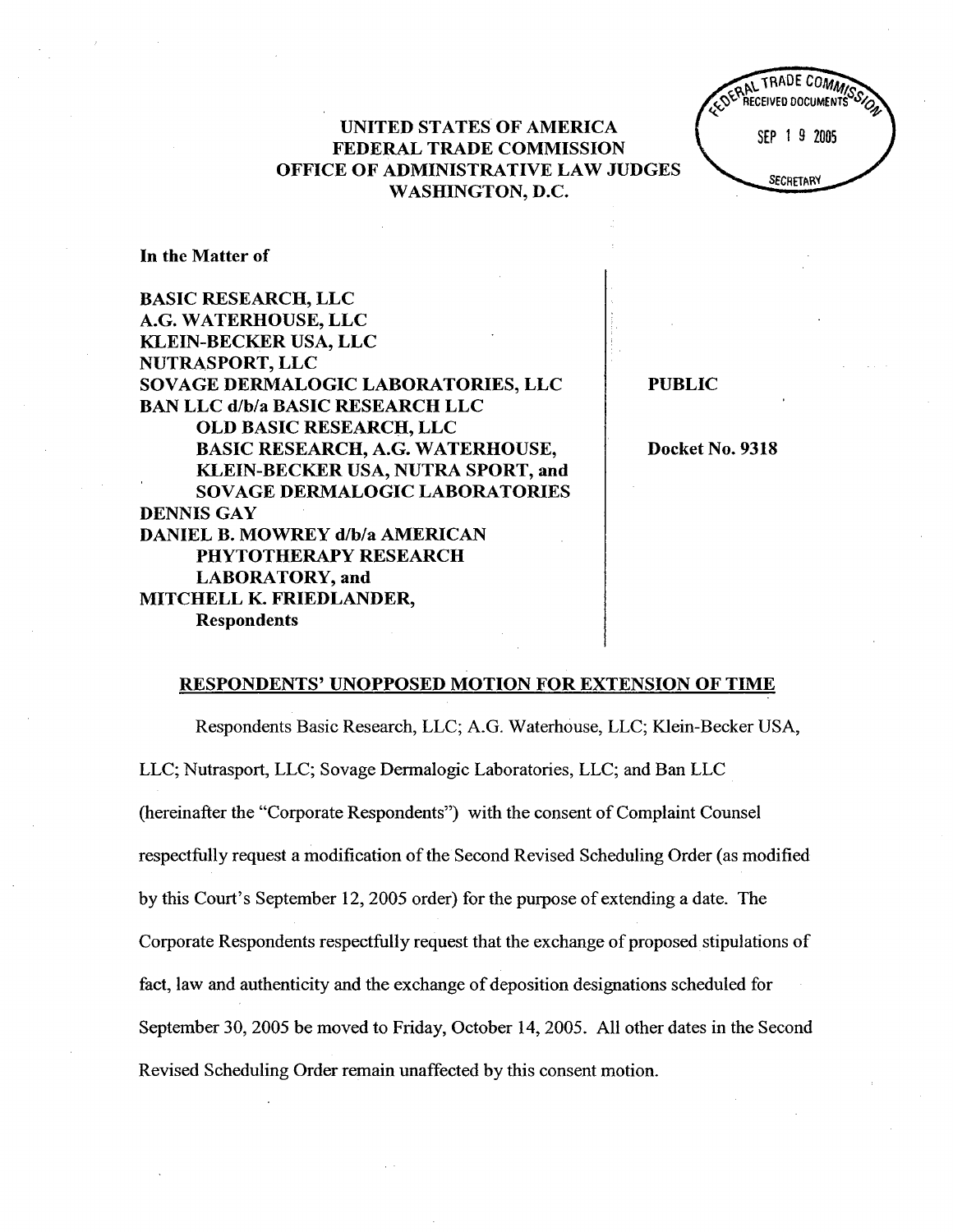In accordance with 16 C.F.R.  $\S$  3.22 and 4.3(b) the Corporate Respondents state the following in support of this joint motion.

 $\mathbf{1}$ . Corporate Respondents' newly retained counsel visited the Miami, Florida office of former counsel Feldman & Gale on Tuesday, September 13, 2005 to cause transfer of the case files in this matter.

 $\overline{2}$ . There are ten book shelves, three large file cabinets and several boxes that comprise the case files. Feldman  $&$  Gale's staff stated that it would require two to four days to pack the materials and several more days for couriers to ship the documents from their Miami, Florida office to Corporate Respondents' counsel's office in Reston, Virginia.

3. To expedite shipment, the material will be sent by two day air for earliest delivery Monday, September 19, 2005 although potential delays in getting the materials necessary for packing and preparing the shipment may cause the shipment to arrive Wednesday, September 21, 2005. Once received, the documents must be removed from the boxes, shelved, and filed. That process is estimated to take one to two days. Thereafter, counsel will review the file contents which will likely take one week.

 $\overline{4}$ . Due to that delay, an additional two weeks is essential for new counsel to prepare stipulations of fact, law, and authenticity and to exchange deposition designations.

5. In the interests of equity the Corporate Respondents request that the two week deadline change be applied to all parties in the action.

6. The two week extension in the exchange of proposed stipulations of fact law and authenticity and the exchange of deposition designations affects no other date in

 $\overline{2}$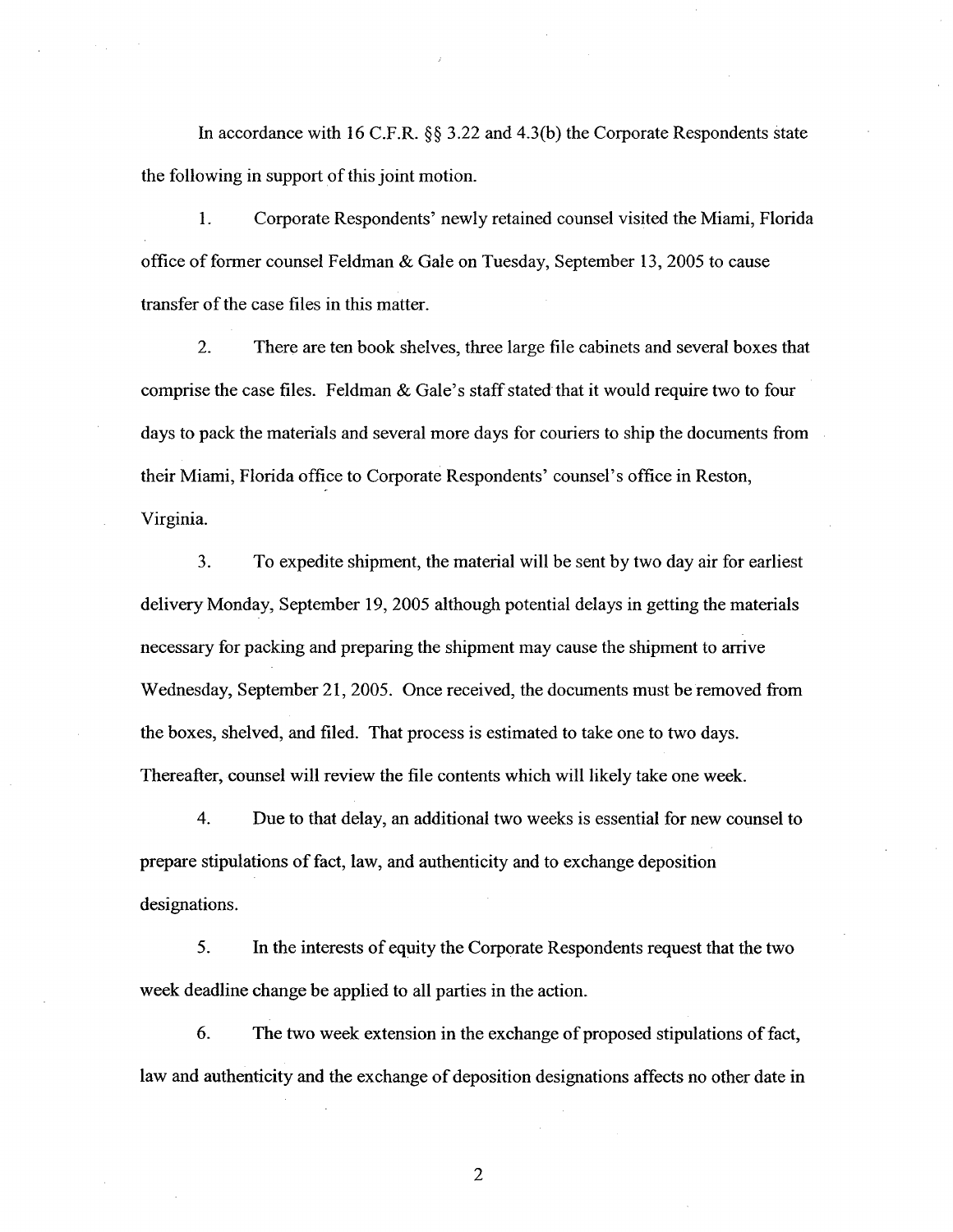the Second Revised Scheduling order as amended by this Court's September 12, 2005 order.

The proposed extension of that date does not affect the hearing date 7. scheduled for March 7, 2006.

Pursuant to 16 C.F.R.  $\S$  4.3(b), the Administrative Law Judge may, for good cause shown, extend any time limit prescribed or allowed by the rules of Chapter 16 or by order of the Commission or the Administrative Law Judge (with few exceptions that are inapplicable here). Accordingly, the undersigned counsel, on behalf of all Corporate Respondents, respectfully request that the deadline for exchange of proposed stipulations of fact, law and authenticity and deposition designations in the Second Revised Scheduling Order (amended by the September 12, 2005 Order) be extended for all parties as described above. A proposed order is attached.

Respectfully submitted

By:

Jonathan W. Ernord Emord & Associates, P. 1800 Alexander Bell Dr. Suite 200 Reston, VA 20191 P: (202) 466-6937 F: (202) 466-6938

Date submitted: September 15, 2005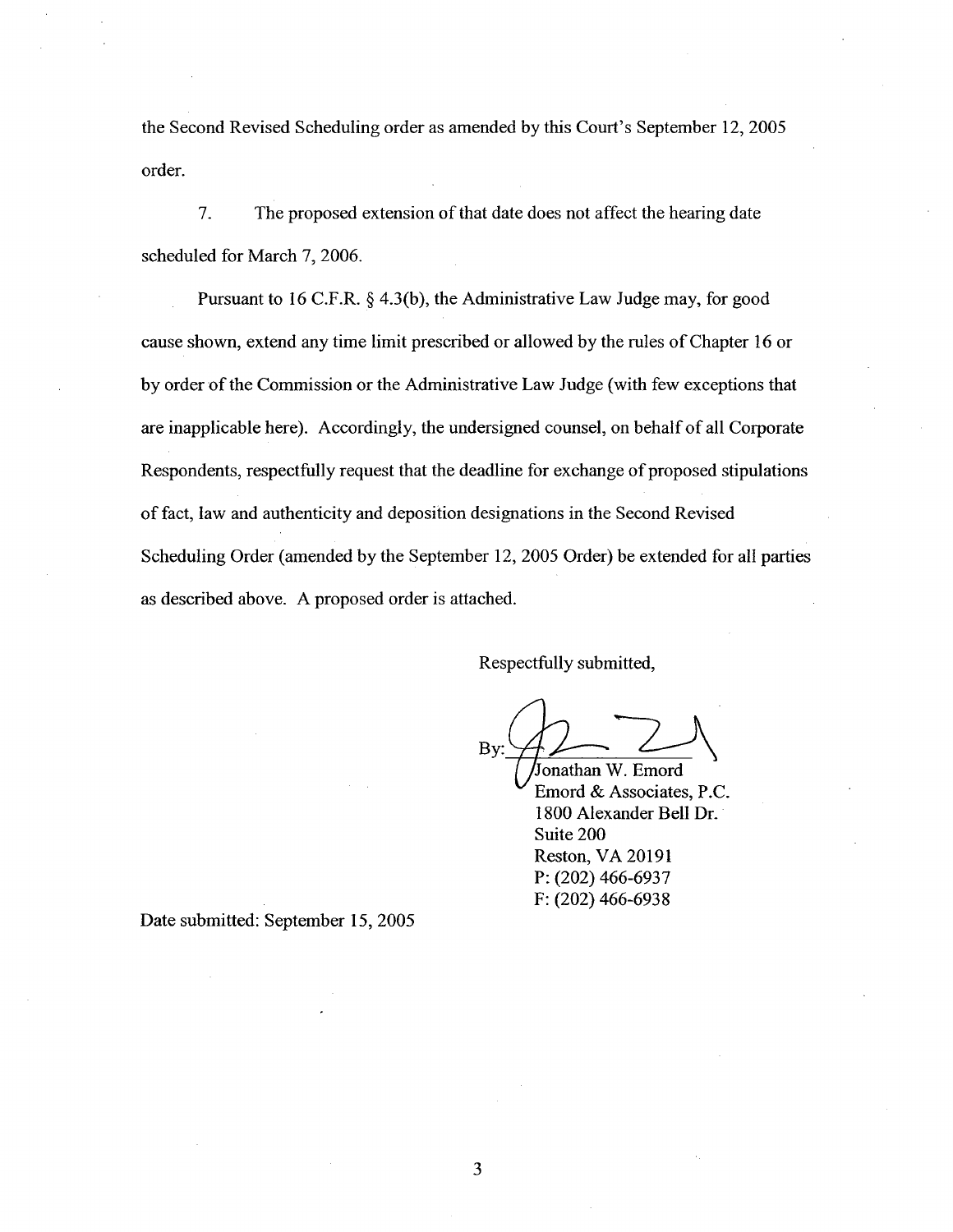# UNITED STATES OF AMERICA FEDERAL TRADE COMMISSION OFFICE OF ADMINISTRATIVE LAW JUDGES WASHINGTON, D.

In the Matter of

BASIC RESEARCH, LLC G. WATERHOUSE, LLC KLEIN-BECKER USA, LLC NUTRASPORT, LLC SOVAGE DERMALOGIC LABORATORIES, LLC BAN LLC d/b/a BASIC RESEARCH LLC OLD BASIC RESEARCH, LLC BASIC RESEARCH, A.G. WATERHOUSE KLEIN-BECKER USA, NUTRA SPORT, and SOVAGE DERMALOGIC LABORATORIES DENNIS GAY DANIEL B. MOWREY d/b/a AMERICAN PHYTOTHERAPY RESEARCH LABORATORY, and MITCHELL K. FRIEDLANDER Respondents

Docket No. 9318

## ORDER GRANTING RESPONDENTS' MOTION FOR EXTENSION OF TIME

On September 14, 2005 Respondents Basic Research, LLC; A.G. Waterhouse LLC; Klein-Becker USA, LLC; Nutrasport, LLC; Sovage Dennalogic Laboratories LLC; and Ban, LLC (hereinafter the "Corporate Respondents") filed an unopposed motion for extension of time. Corporate Respondents have demonstrated good cause for extending the requested time limit. The requested extension wil not affect the commencement of the hearng, scheduled for March 7, 2006. Accordingly, Corporate Respondents' motion is GRANTED.

It is hereby ORDERED that proposed stipulations of fact, law and authenticity and the exchange of deposition designations shall be exchanged on October 14 2005.

ORDERED:

Stephen J. McGuire Chief Administrative Law Judge

Date: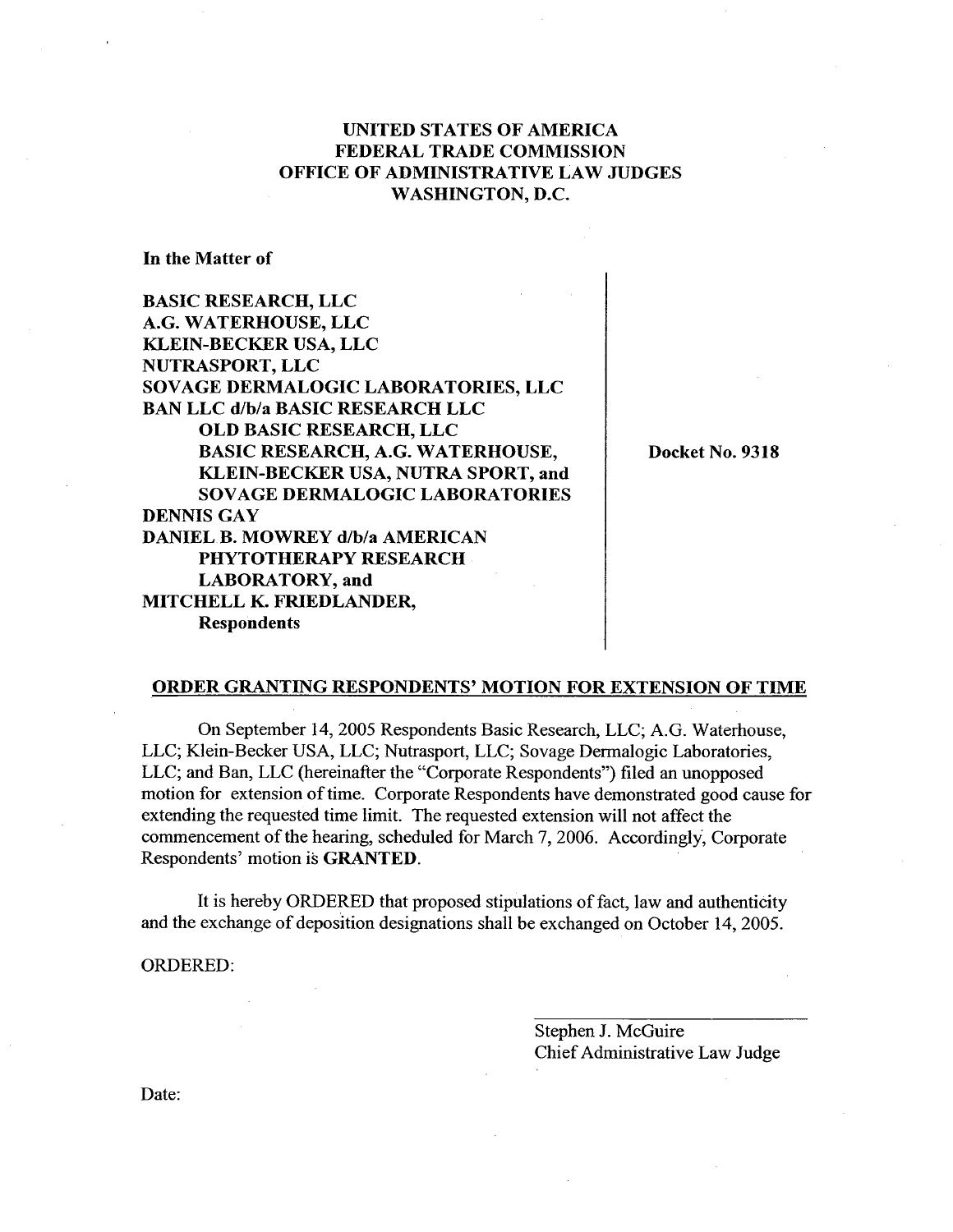# UNITED STATES OF AMERICA FEDERAL TRADE COMMISSION OFFICE OF ADMINISTRATIVE LAW JUDGES WASHINGTON, D.

In the Matter of

BASIC RESEARCH, LLC G. WATERHOUSE, LLC KLEIN-BECKER USA, LLC NUTRASPORT, LLC SOVAGE DERMALOGIC LABORATORIES, LLC BAN LLC d/b/a BASIC RESEARCH LLC OLD BASIC RESEARCH, LLC BASIC RESEARCH, A.G. WATERHOUSE KLEIN-BECKER USA, NUTRA SPORT, and SOVAGE DERMALOGIC LABORATORIES DENNIS GAY DANIEL B. MOWREY d/b/a AMERICAN PHYTOTHERAPY RESEARCH LABORATORY, and MITCHELL K. FRIEDLANDER Respondents

Docket No. 9318

### CERTIFICATE OF SERVICE

I hereby certify that on this  $16<sup>th</sup>$  day of September, 2005 I caused the

Respondents' Unopposed Motion for Extension of Time and its draft order to be filed and

served as follows:

1) an original and one paper copy filed by overnight mail and one electronic copy in PDF fonnat filed by electronic mail to

> Donald S. Clark **Secretary** U.S. Federal Trade Commission 600 Pennsylvania Avenue, N. Room H-159 Washington, D.C. 20580 Email: secretary  $@$ ftc.gov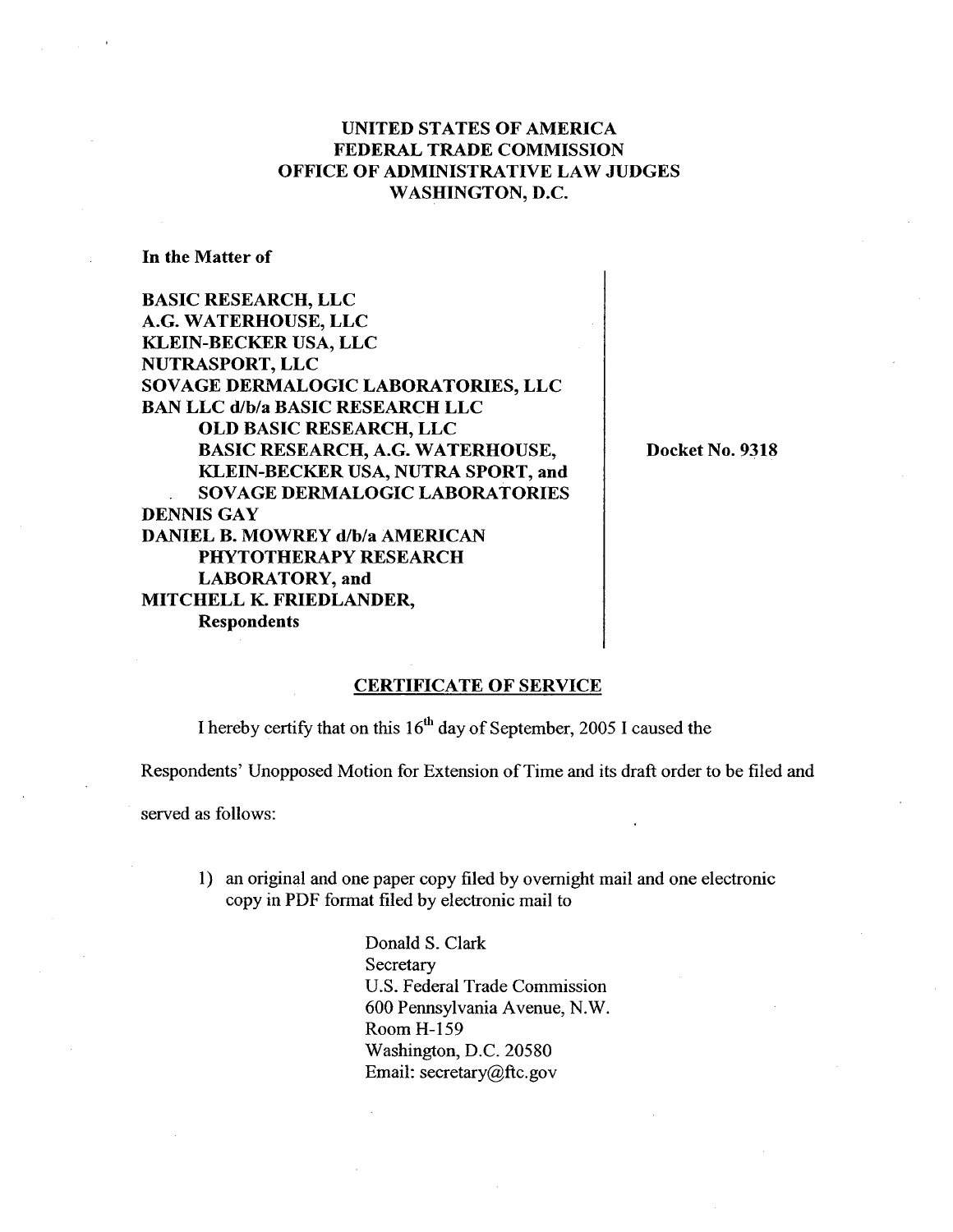2) two paper copies delivered by overnight mail to:

The Hon. Stephen J. McGuire Chief Administrative Law Judge U.S. Federal Trade Commission 600 Pennsylvania Avenue, N. Room H- 112 Washington, D.C. 20580

3) one paper copy by first class U.S. Mail to:

James Kohm Associate Director, Enforcement U.S. Federal Trade Commission 601 New Jersey Avenue, N. Washington, D.C. 20001

4) one paper copy by first class U.S. mail and one electronic copy in PDF format by electronic mail to:

> Laureen Kapin Joshua S. Milard Laura Schneider Walter C. Gross III U.S. Federal Trade Commission 600 Pennsylvania Avenue, N. Suite NJ-2122 Washington, D.C. 20580 Email: lkapin@ftc.gov jmillard@ftc.gov lschneider@ftc.gov wgross@ftc.gov

Stephen E. Nagin Nagin, Gallop & Figueredo, P. 3225 Aviation Avenue Third Floor Miami, FL 33133-4741 Email: snagin@ngf-law.com

Richard D. Burbidge Burbidge & Mitchell 215 South State Street Suite 920 Salt Lake City, UT 84111 Email: rburbidge@burbidgeandmitchell.com

 $\overline{2}$